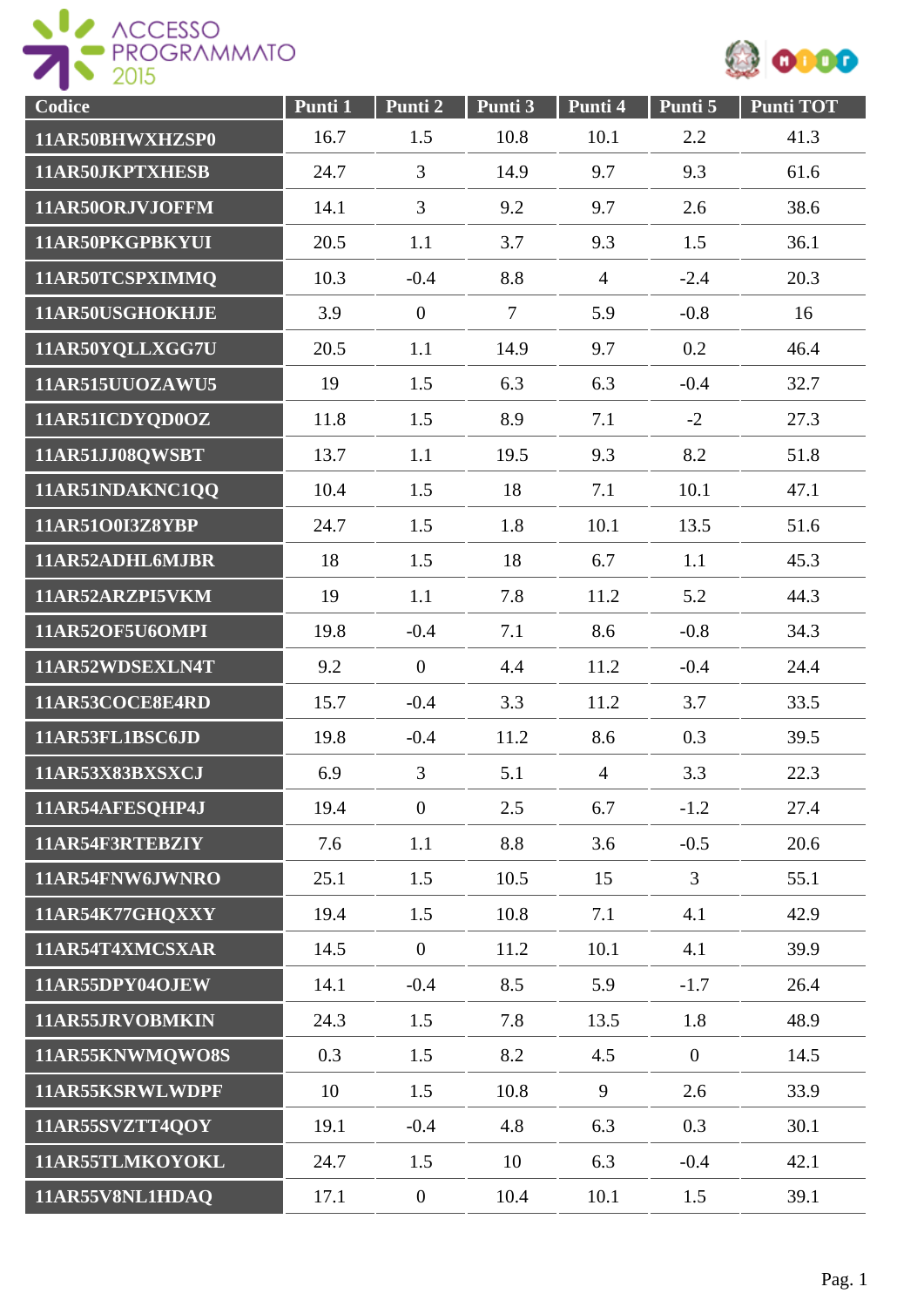



| Codice          | Punti 1 | Punti 2          | Punti 3        | Punti 4 | Punti 5          | <b>Punti TOT</b> |
|-----------------|---------|------------------|----------------|---------|------------------|------------------|
| 11AR55ZHIMMOFN2 | 15.6    | $\boldsymbol{0}$ | 0.9            | 9.7     | $\boldsymbol{0}$ | 26.2             |
| 11AR56LYAXQG2TH | 20.2    | 1.5              | 7.1            | 7.8     | 10.5             | 47.1             |
| 11AR57DDMZSNPOR | 23.2    | 1.5              | 14.2           | 8.2     | $\mathbf{1}$     | 48.1             |
| 11AR57KBIJJOR2B | 7.5     | $\mathbf{0}$     | 2.6            | 10.1    | 4.1              | 24.3             |
| 11AR57PAMNSSPRS | 22.8    | 1.1              | 9.2            | 13.1    | 8.2              | 54.4             |
| 11AR57VV7QU7RVA | 16      | 1.5              | 10.1           | 8.2     | 1.1              | 36.9             |
| 11AR581VRAYVZSQ | 23.6    | 1.5              | 11.6           | 11.2    | 6                | 53.9             |
| 11AR58X3O2J0BGT | 9.7     | $-0.4$           | 14.6           | 4.8     | $\overline{3}$   | 31.7             |
| 11AR5ABJBJOXWWP | 18.3    | 1.1              | 12.7           | 15      | 6                | 53.1             |
| 11AR5ADPQ7IGZLO | 19.8    | 1.5              | 10.8           | 9.3     | $\overline{3}$   | 44.4             |
| 11AR5AG7PEWMNRP | 14.9    | 1.5              | 7.8            | 8.6     | $\mathbf{0}$     | 32.8             |
| 11AR5APNANGSV1N | 18.7    | 1.5              | 10.4           | 8.6     | $-0.1$           | 39.1             |
| 11AR5ASKDGY3YZR | 6.7     | 1.1              | 10.8           | 5.2     | $-0.8$           | 23               |
| 11AR5AWW67OQX5E | 22.4    | 1.1              | 20.2           | 11.6    | 2.5              | 57.8             |
| 11AR5AYOUM1F054 | $-4.2$  | $-0.8$           | $-0.7$         | $-2.1$  | 2.8              | $-5$             |
| 11AR5B3FNXNOYBO | 20.9    | $-0.8$           | 12.7           | 6.3     | $-1.6$           | 37.5             |
| 11AR5BCW78BOUD2 | 8.9     | 1.5              | 0.3            | 7.5     | $-0.4$           | 17.8             |
| 11AR5BF3AYS4XV3 | 16      | 1.5              | $-2.1$         | 7.8     | $\mathbf{0}$     | 23.2             |
| 11AR5BFOVLXZJV8 | 1.5     | $\mathbf{0}$     | 1.8            | 9.3     | 1.1              | 13.7             |
| 11AR5BGTH1ABBU0 | 18.7    | 1.5              | 4.8            | 5.6     | $\mathbf{0}$     | 30.6             |
| 11AR5BJ54THMWIS | 5.9     | $-0.4$           | 6.6            | 9.7     | $-1.2$           | 20.6             |
| 11AR5BKDKOFW0Q8 | 14.2    | $-0.4$           | 8.6            | 5.6     | 2.6              | 30.6             |
| 11AR5BLYS52YKZY | 15.6    | 1.5              | 7.7            | 9.7     | $-0.5$           | 34               |
| 11AR5BOSZWLTVI3 | 15.2    | $-0.4$           | 9.3            | 6.3     | 4.4              | 34.8             |
| 11AR5BPYOUEDRWU | 21.7    | $\overline{3}$   | 15             | 8.6     | $-0.4$           | 47.9             |
| 11AR5BUMBFLZHDX | 11.9    | 3                | 5.2            | 10.1    | $\overline{0}$   | 30.2             |
| 11AR5BW7JJLBNRT | 17.2    | $\mathbf{0}$     | $\overline{0}$ | 1.5     | $\overline{0}$   | 18.7             |
| 11AR5BWKRDEIC0X | 17.1    | $\mathbf{0}$     | $-0.6$         | 11.2    | $-0.9$           | 26.8             |
| 11AR5BYQ716ZHOO | 15.2    | $-0.4$           | 3.6            | 7.8     | $-1.6$           | 24.6             |
| 11AR5CKFNNJFMKV | 18.7    | 1.1              | 7.4            | 5.2     | 7.5              | 39.9             |
| 11AR5CKWILZOYIX | 17.5    | 1.5              | 2.1            | 11.2    | 6.3              | 38.6             |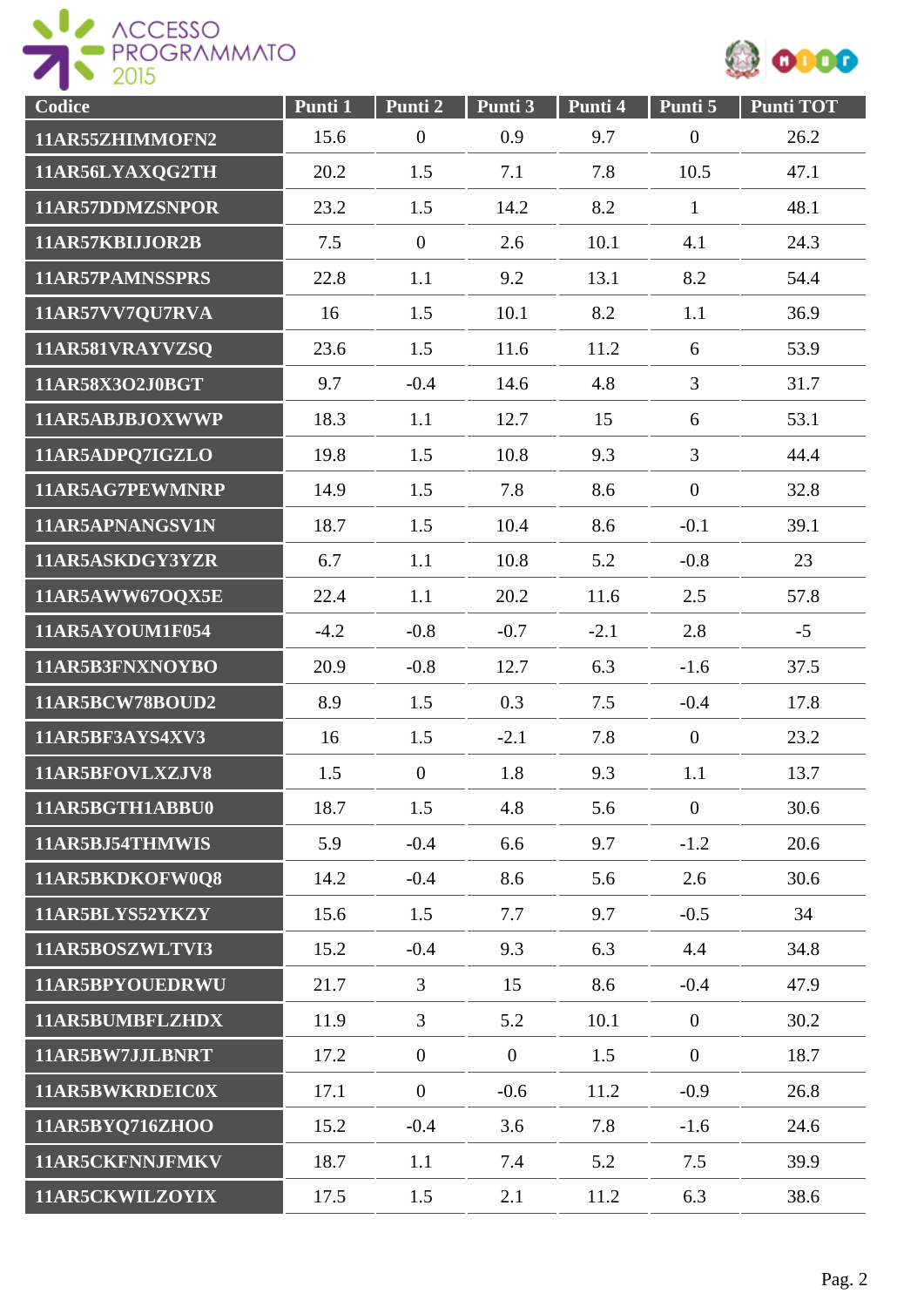



| Codice          | Punti 1 | Punti 2          | Punti 3        | Punti 4 | Punti 5        | <b>Punti TOT</b> |
|-----------------|---------|------------------|----------------|---------|----------------|------------------|
| 11AR5D4XNL2ANXM | 21.7    | 1.5              | 13.1           | 12      | 2.2            | 50.5             |
| 11AR5DDXVV7Z8AV | 13      | 1.5              | 7.7            | 5.9     | $-1.3$         | 26.8             |
| 11AR5DHVZ0HW6OD | 16.8    | $\mathbf{0}$     | 8.2            | 7.1     | $\mathbf{0}$   | 32.1             |
| 11AR5DMWWOOU8S3 | 18.3    | 3                | 17.2           | 11.6    | $-1.6$         | 48.5             |
| 11AR5DPY0TDAOIB | 17.1    | $\overline{3}$   | 13.8           | 7.8     | 0.6            | 42.3             |
| 11AR5DSHY4XDS6R | 26.6    | $-0.8$           | 18.7           | 7.8     | 7.5            | 59.8             |
| 11AR5DUJLMPXCVO | 19.8    | 1.5              | 10.1           | 8.2     | 4.5            | 44.1             |
| 11AR5DW5G6ULYSD | 23.2    | 1.1              | 4.4            | 8.6     | 2.9            | 40.2             |
| 11AR5DY7QRYUALF | 1.8     | $-0.4$           | 1.8            | 2.5     | 8.2            | 13.9             |
| 11AR5DZODJPW4IS | 20.2    | $\mathbf{0}$     | 6.7            | 7.4     | 4.8            | 39.1             |
| 11AR5DZRVP2BTCH | 24.3    | 1.5              | 18.7           | 11.2    | 3.7            | 59.4             |
| 11AR5E4T6KYYIHC | 10.7    | 1.5              | 12.3           | 7.8     | $\overline{4}$ | 36.3             |
| 11AR5EIZPY5LMPL | 11.5    | $-0.4$           | 4.4            | 10.1    | $-1.6$         | 24               |
| 11AR5EMYK0RPOBN | 10.4    | 1.5              | 9              | 10.5    | 2.2            | 33.6             |
| 11AR5FACHMOL0W5 | 17.9    | 1.5              | 11.6           | 2.5     | 1.1            | 34.6             |
| 11AR5FBPSMAOOKT | 1.4     | $\boldsymbol{0}$ | 14.6           | 8.2     | $\mathbf{0}$   | 24.2             |
| 11AR5FC8XLFTVLW | 19.4    | 1.5              | 14.6           | 10.1    | $-1.6$         | 44               |
| 11AR5FO2YJFAY2B | 11.1    | $-0.4$           | 0.6            | 8.2     | $-0.8$         | 18.7             |
| 11AR5FRHT241XRH | 10      | $\overline{0}$   | 11.6           | 13.5    | $-0.4$         | 34.7             |
| 11AR5G0RMLRTYNF | 17.5    | 1.1              | 5.1            | 11.6    | $-2$           | 33.3             |
| 11AR5GEGCSOQTEA | 3.3     | $\overline{0}$   | $\overline{0}$ | 10.1    | 7.1            | 20.5             |
| 11AR5GILQK6CLCG | 21.7    | 1.5              | 2.6            | 11.6    | $\overline{0}$ | 37.4             |
| 11AR5GL0FBX4G83 | 18.3    | $-0.4$           | 9              | 9       | $-1.2$         | 34.7             |
| 11AR5GMYUZQMAXU | 14.9    | $\mathbf{0}$     | 11.2           | 11.2    | 1.8            | 39.1             |
| 11AR5GQDUGUCPL8 | 11.1    | 1.5              | 5.5            | 3.3     | 2.6            | 24               |
| 11AR5GQUOEWRYCO | 16.4    | 1.1              | 6.7            | 12      | 5.2            | 41.4             |
| 11AR5GS7RKNOC1L | 22.8    | $-0.4$           | 14.2           | 9.7     | 4.1            | 50.4             |
| 11AR5GT5IRINCDF | 28.5    | 1.1              | 16.1           | 13.5    | 7.8            | 67               |
| 11AR5GW8GAWQRXP | 23.2    | 1.5              | 11.2           | 11.6    | 1.5            | 49               |
| 11AR5GY3ENPZFF1 | 0.6     | $-0.4$           | 0.3            | 3.7     | $-1.2$         | $\overline{3}$   |
| 11AR5HQD4RUOOOG | 20.2    | 1.5              | 18             | 7.1     | 1.1            | 47.9             |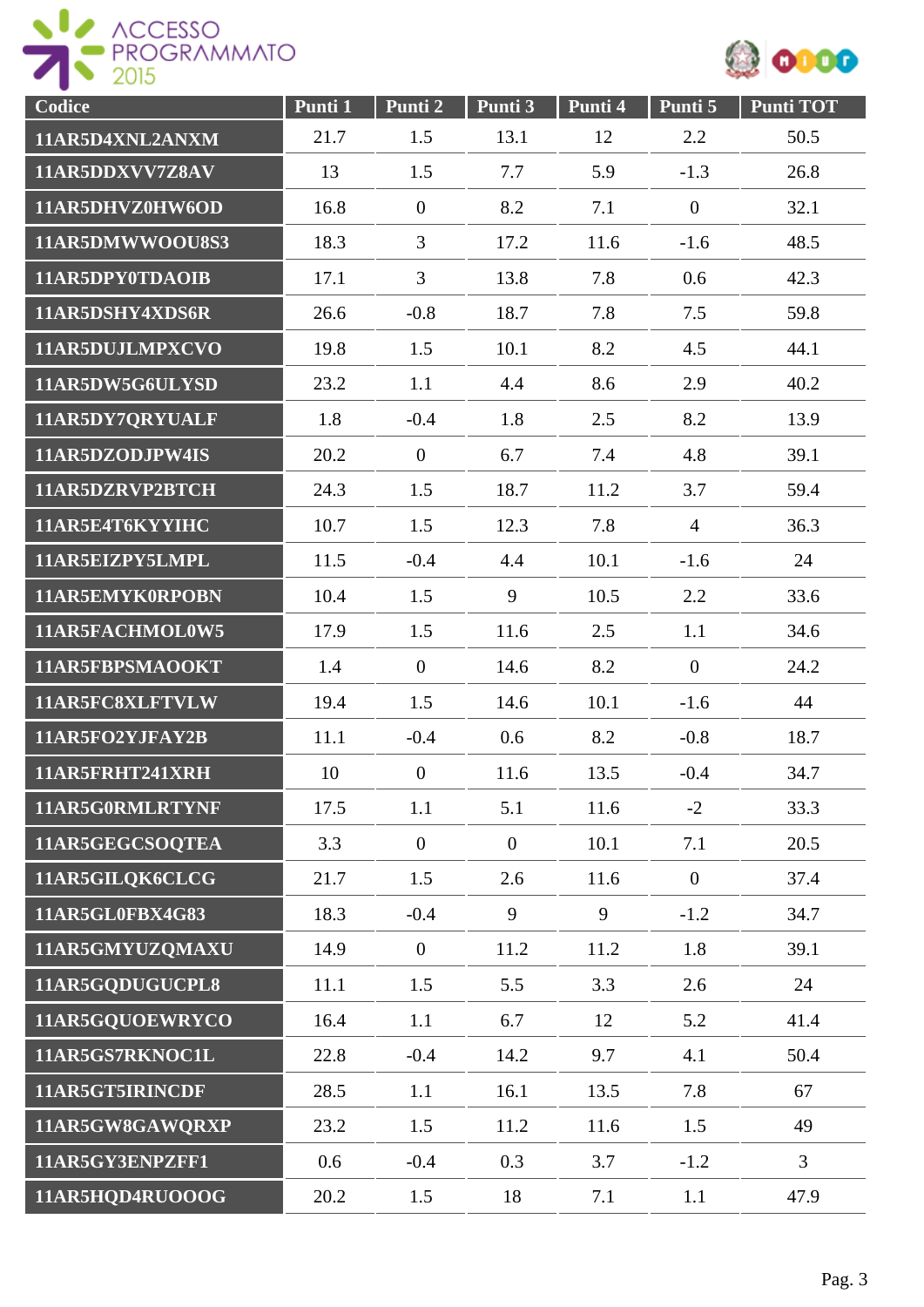



| Codice          | Punti 1 | Punti 2        | Punti 3        | Punti 4 | Punti 5          | Punti TOT |
|-----------------|---------|----------------|----------------|---------|------------------|-----------|
| 11AR5HQMKGNL4NP | 3.3     | $\overline{0}$ | 4.5            | 5.2     | $\boldsymbol{0}$ | 13        |
| 11AR5HVMKGOYM0Y | 17.9    | 1.5            | 13.1           | 6.7     | 1.1              | 40.3      |
| 11AR5HZKAMIL5PJ | 13.3    | $-0.4$         | 8.2            | 6.7     | 0.7              | 28.5      |
| 11AR5I3LAIQZ6PA | 16.7    | $\overline{3}$ | 11.5           | 9.3     | 6.3              | 46.8      |
| 11AR5I3P2OZWJO2 | 19.8    | 1.5            | 6.7            | 11.6    | 4.5              | 44.1      |
| 11AR5I3UFGUHQPC | 19.8    | 1.5            | 10.1           | 7.5     | $\boldsymbol{0}$ | 38.9      |
| 11AR5IDGNZNOFQH | 14.1    | 1.5            | 11.2           | 7.4     | $\mathbf{0}$     | 34.2      |
| 11AR5IEL7EWVRHO | 2.6     | $\overline{3}$ | 20.2           | 5.6     | $\boldsymbol{0}$ | 31.4      |
| 11AR5IFO4EFRJHB | 24.7    | 1.5            | 17.6           | 7.1     | $-0.4$           | 50.5      |
| 11AR5IGFGEDJCOT | 10.3    | 1.1            | 6.2            | 5.2     | 2.2              | 25        |
| 11AR5ILN0AO3OJY | 20.9    | $-0.4$         | 14.2           | 13.5    | $\theta$         | 48.2      |
| 11AR5IO5ZOHHS7N | 19.8    | 1.5            | 10.4           | 10.5    | $-0.8$           | 41.4      |
| 11AR5IOMTNCZ8HB | 16.1    | 1.1            | 8.2            | 13.5    | 3.7              | 42.6      |
| 11AR5ISMOSCENYJ | 11.2    | $\overline{0}$ | 14.2           | 4.5     | 2.6              | 32.5      |
| 11AR5IZHSMMKA8A | 19      | 1.5            | 16.8           | 13.1    | 0.7              | 51.1      |
| 11AR5J1FXYCDJKT | 14.9    | $\overline{0}$ | $\overline{3}$ | 5.6     | $\overline{0}$   | 23.5      |
| 11AR5J2MKIBWB7N | 22.8    | 1.5            | 12.3           | 8.2     | 8.2              | 53        |
| 11AR5J8AZHCI3OV | 14.2    | 1.5            | 5.9            | 8.6     | $-0.4$           | 29.8      |
| 11AR5KBPM73LYOK | 6.1     | $-0.8$         | 0.5            | 7.4     | 4.8              | 18        |
| 11AR5KJBTQJLOPI | 16.7    | $\overline{3}$ | $\overline{7}$ | 2.9     | 1.4              | 31        |
| 11AR5KJJXZXIWER | 13      | 1.5            | 11.9           | 11.6    | 7.1              | 45.1      |
| 11AR5KLIAGC3HEJ | 16.7    | $-0.8$         | 7.8            | 4.8     | 1.1              | 29.6      |
| 11AR5KMHAPNOJ2C | 10      | $\overline{3}$ | 12.3           | 4.4     | 2.2              | 31.9      |
| 11AR5KOPRS80GED | 3.7     | $-0.4$         | 15             | 7.8     | 4.5              | 30.6      |
| 11AR5KPOOMJKFCN | 3.7     | $-0.4$         | 12.3           | 13.1    | 1.5              | 30.2      |
| 11AR5KQPKIPHYSC | 18.6    | 1.5            | 11.5           | 11.2    | $-0.5$           | 42.3      |
| 11AR5KQWQWJOESX | 21.3    | 1.1            | 11.2           | 10.1    | 3.3              | 47        |
| 11AR5KXWYVH0CUE | 14.8    | 1.1            | 3.1            | $-0.2$  | $-1$             | 17.8      |
| 11AR5LFBBLHFSKQ | 22.4    | 1.1            | 16.4           | 3.6     | 5.9              | 49.4      |
| 11AR5LHJZGHKHQX | 25.1    | $-0.4$         | 5.9            | 10.1    | 6                | 46.7      |
| 11AR5LNYKTYHPXP | 22.5    | 1.5            | 9.3            | 11.2    | $-0.5$           | 44        |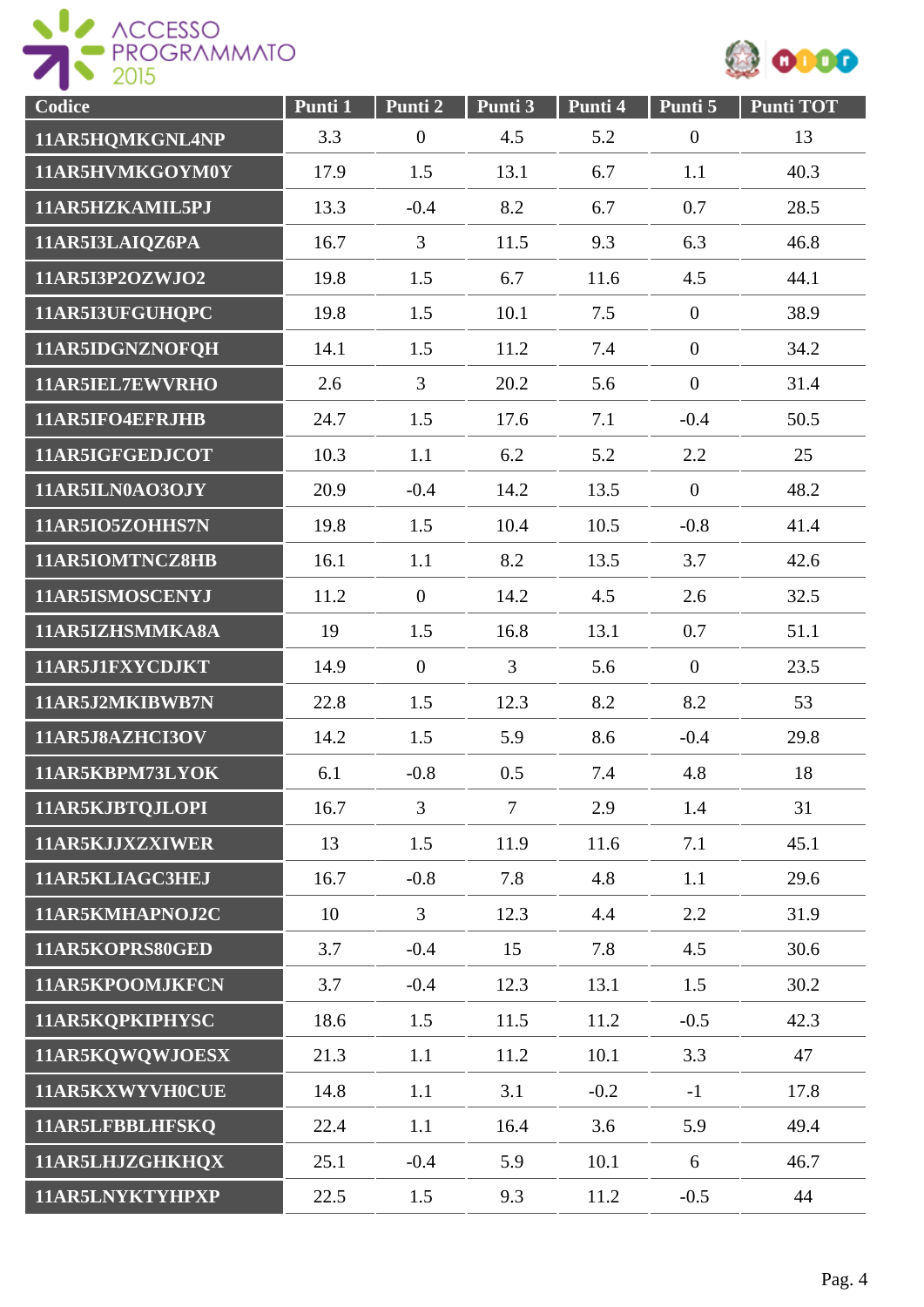



| Codice          | Punti 1 | Punti 2        | Punti 3        | Punti 4        | Punti 5          | <b>Punti TOT</b> |
|-----------------|---------|----------------|----------------|----------------|------------------|------------------|
| 11AR5LYFOIGRYHA | 15.6    | $\overline{0}$ | 14.2           | 5.2            | $-0.4$           | 34.6             |
| 11AR5M2PE2R23O7 | 11.9    | $-0.4$         | 1.1            | 3              | $-0.4$           | 15.2             |
| 11AR5M6SLQVJBEY | 13.1    | $\overline{0}$ | $\overline{3}$ | 4.1            | 4.5              | 24.7             |
| 11AR5MAI7GMOWCM | 17.9    | 1.5            | 4.5            | 13.5           | $\overline{0}$   | 37.4             |
| 11AR5MCDJ6QK4VF | 10.7    | $\overline{0}$ | 4.4            | 9.7            | 3.7              | 28.5             |
| 11AR5MERHMCV3GM | 22.8    | 1.5            | 4.5            | 9              | 2.6              | 40.4             |
| 11AR5MEVXM6YZVV | 4.1     | $\overline{0}$ | 1.5            | 10.1           | 8.9              | 24.6             |
| 11AR5MMWT2VEAAX | 19.8    | 1.5            | 6.7            | 2.9            | $\overline{3}$   | 33.9             |
| 11AR5MVJ2CDGXM4 | 3.9     | $-0.8$         | 9.6            | 5.9            | 1.4              | 20               |
| 11AR5MVLJNKWU0B | 26.2    | 1.5            | 11.2           | 13.1           | $\overline{3}$   | 55               |
| 11AR5MWTJAPOBLQ | 2.9     | $\overline{0}$ | 3.3            | 5.2            | $\overline{3}$   | 14.4             |
| 11AR5MZCSF5Y8OR | 2.6     | 1.5            | 13.1           | 12             | $\overline{3}$   | 32.2             |
| 11AR5N2MLJRUMGT | 28.1    | 1.1            | 11.5           | 13.1           | 8.9              | 62.7             |
| 11AR5NASEERTG2X | 19.4    | $\overline{3}$ | 7.8            | 11.2           | 1.1              | 42.5             |
| 11AR5NCYUDKBKQP | 4.5     | $\overline{0}$ | $-0.4$         | 6.7            | 4.5              | 15.3             |
| 11AR5NEWK1DSFFO | 10.1    | $\overline{0}$ | 2.6            | 11.6           | 4.1              | 28.4             |
| 11AR5NRE348RJPQ | 8       | 1.1            | 2.6            | $\mathbf{1}$   | 1.5              | 14.2             |
| 11AR5NSTQVZTENE | 14.5    | 1.1            | 7.1            | 13.1           | $\mathbf{0}$     | 35.8             |
| 11AR5O53OJVPEYS | 23.6    | $\overline{0}$ | 3.7            | 8.6            | $\boldsymbol{0}$ | 35.9             |
| 11AR5OAPWMVQKOO | 15.2    | $\overline{3}$ | 22.1           | 11.2           | 1.8              | 53.3             |
| 11AR5OCP2HHEM6V | 19.8    | 1.1            | 6.6            | 11.2           | 1.8              | 40.5             |
| 11AR5ODFOIFJE3D | 17.1    | 1.1            | 12.7           | 11.2           | 1.1              | 43.2             |
| 11AR5OROPY7DOOG | 18.7    | 1.5            | 6.3            | 4.4            | 4.5              | 35.4             |
| 11AR5OSC8ORNHIU | 20.9    | $\overline{0}$ | 6              | 15             | 3.3              | 45.2             |
| 11AR5P2LI60EXJ3 | 18.7    | $-0.4$         | 3.6            | 9.7            | 6.6              | 38.2             |
| 11AR5PEX6P83T0I | 2.2     | $\overline{0}$ | 12.7           | 12             | 0.7              | 27.6             |
| 11AR5PIMWWF0ORD | 20.5    | 1.5            | 10             | $\overline{4}$ | 0.3              | 36.3             |
| 11AR5PLW4BUCUVE | 22.8    | $-0.4$         | 14.6           | 10.1           | 1.5              | 48.6             |
| 11AR5PNCKXSLYWS | $-1.2$  | 1.5            | 7.7            | 5.6            | $-0.1$           | 13.5             |
| 11AR5POX8FNYTTP | 7.2     | 1.1            | $-0.3$         | 3.6            | $-0.1$           | 11.5             |
| 11AR5PSEM0WJN0N | 20.2    | 1.5            | 9              | 5.2            | 0.7              | 36.6             |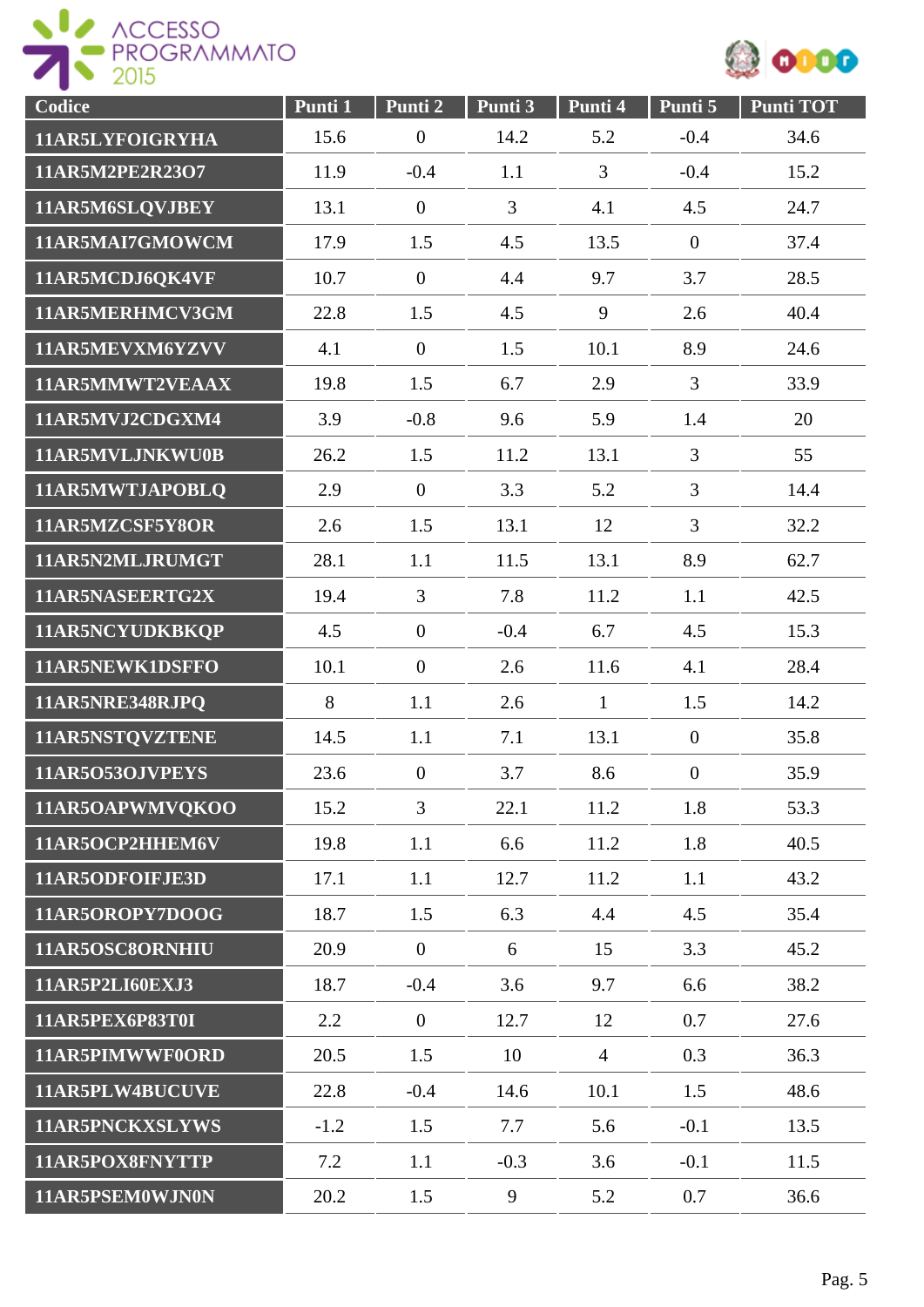



| Codice          | Punti 1 | Punti 2          | Punti 3        | Punti 4 | Punti 5        | <b>Punti TOT</b> |
|-----------------|---------|------------------|----------------|---------|----------------|------------------|
| 11AR5PZNJOTHP5F | 15.6    | 3                | 11.1           | 7.4     | $-2.8$         | 34.3             |
| 11AR5Q1G6RJVS5V | 16.4    | 1.5              | 6.3            | 6.3     | $\overline{0}$ | 30.5             |
| 11AR5QB8JKERQXD | 5.7     | $-0.4$           | 3.2            | $-1.7$  | 3.6            | 10.4             |
| 11AR5QBXQZDR8PP | 26.6    | 1.1              | 14.2           | 13.1    | 6.7            | 61.7             |
| 11AR5RBDHAG03ID | 15.2    | 1.1              | 11.5           | 7.8     | $-0.1$         | 35.5             |
| 11AR5RDQSXS4YQK | 14.6    | $\boldsymbol{0}$ | 4.5            | 7.1     | 2.6            | 28.8             |
| 11AR5RFIQRJ2I5N | 2.6     | 1.1              | 10.5           | 7.5     | 13.5           | 35.2             |
| 11AR5RKJZS5ZXZT | 17.5    | 1.5              | 8.2            | 6.7     | $\mathbf{0}$   | 33.9             |
| 11AR5RPFTN6NZDB | 15.2    | 1.1              | $\overline{2}$ | 7.8     | $-0.2$         | 25.9             |
| 11AR5RQR36PRQ2C | 18.3    | $\overline{3}$   | 15.7           | 7.8     | 3.7            | 48.5             |
| 11AR5RTJBJK3XS1 | 8.1     | 1.1              | 13.8           | 12      | 0.3            | 35.3             |
| 11AR5RW8ZE2LX1C | 7.8     | 1.1              | 5.2            | 7.4     | 0.3            | 21.8             |
| 11AR5S3A1TLOPFR | 15.6    | 1.5              | 11.9           | 10.1    | 4.1            | 43.2             |
| 11AR5S8POTZISR7 | 6.7     | 1.5              | 10.8           | 1.4     | $-1.2$         | 19.2             |
| 11AR5SHS60OVHMW | 20.9    | $\overline{3}$   | 13.4           | 10.1    | $-1.2$         | 46.2             |
| 11AR5SMPWTOCJW6 | 14.2    | 1.5              | 4.5            | 7.5     | $\mathbf{0}$   | 27.7             |
| 11AR5SRR8QRRHF3 | 24.3    | 1.1              | 9.6            | 13.1    | 2.2            | 50.3             |
| 11AR5SYNVKTFKRO | 6.6     | $-0.4$           | 2.6            | 2.9     | $-0.8$         | 10.9             |
| 11AR5SZHT6D3G1X | 21      | 1.5              | 1.1            | 0.3     | 1.5            | 25.4             |
| 11AR5SZLTQNGLTF | 19.8    | $-0.4$           | 2.2            | 7.1     | 0.7            | 29.4             |
| 11AR5TD5IV0AE0M | 20.2    | 1.5              | $\overline{3}$ | 10.1    | 1.1            | 35.9             |
| 11AR5TN5KKGEETU | 6       | $\mathbf{0}$     | $\overline{0}$ | 13.5    | 9.3            | 28.8             |
| 11AR5TPULLVNFKY | 5.5     | $-0.4$           | 4.4            | $-1.7$  | $-0.4$         | 7.4              |
| 11AR5TQGHA3XEYU | 15.3    | $\mathbf{0}$     | 10.5           | 5.9     | 1.5            | 33.2             |
| 11AR5TVRYUMTJM7 | 13.7    | 1.5              | 8.1            | 2.1     | $-1.3$         | 24.1             |
| 11AR5TWIHQZIVC6 | 11.1    | 1.5              | 13.4           | 9.7     | $-0.1$         | 35.6             |
| 11AR5TWTNGTEEEP | 11.1    | 1.1              | 11.2           | 8.2     | 1.1            | 32.7             |
| 11AR5TXBN0YVKO4 | 24      | 1.5              | 16.5           | 15      | 5.6            | 62.6             |
| 11AR5U01DKD2I1Z | 22.1    | 1.5              | 11.6           | 11.6    | 6              | 52.8             |
| 11AR5U80WIHPJXM | 14.5    | 1.5              | 7.1            | 10.1    | 4.1            | 37.3             |
| 11AR5UCHY3TITU3 | 16.4    | $\boldsymbol{0}$ | 2.2            | 6.7     | 2.6            | 27.9             |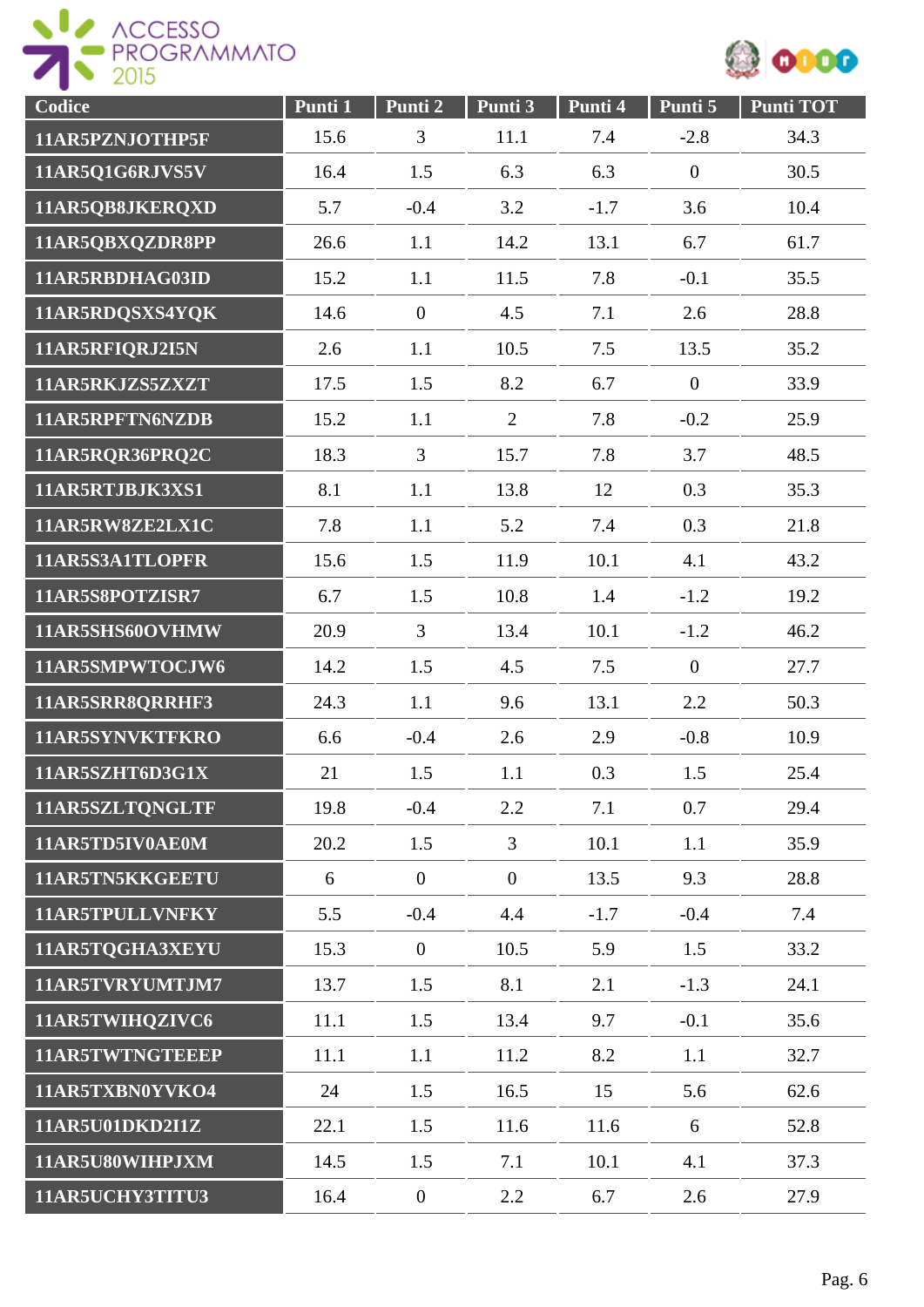



| Codice                 | Punti 1        | Punti 2          | Punti 3        | Punti 4        | Punti 5          | <b>Punti TOT</b> |
|------------------------|----------------|------------------|----------------|----------------|------------------|------------------|
| 11AR5UJDSYVXN6L        | 15.6           | 1.5              | 10.1           | 13.5           | 5.2              | 45.9             |
| <b>11AR5UNMF71I8M5</b> | 15.6           | 1.5              | 11.6           | 9.3            | 2.2              | 40.2             |
| 11AR5UPENXVYV4E        | 17.1           | $\overline{0}$   | $\mathbf{1}$   | 9.7            | 0.3              | 28.1             |
| 11AR5UQTEARXK8P        | 3.7            | $\overline{0}$   | 2.6            | 12             | $\boldsymbol{0}$ | 18.3             |
| 11AR5UUOBOOARXE        | 22.4           | $-0.8$           | 11.1           | 1.7            | $-1.2$           | 33.2             |
| 11AR5UY0ZSIXMNA        | $\overline{3}$ | $\overline{0}$   | $\overline{0}$ | 13.5           | 12               | 28.5             |
| 11AR5VEV5JEUSEL        | 19             | 1.1              | 9.6            | 3.6            | $-0.5$           | 32.8             |
| 11AR5VIIAZXFIZY        | 9.7            | 1.5              | 14.2           | 9              | $\overline{0}$   | 34.4             |
| 11AR5VJMQZTHNG7        | 16.4           | 1.5              | 9.7            | 10.1           | 1.1              | 38.8             |
| 11AR5VLAXEETOZO        | 9.5            | 1.1              | 4.7            | $\overline{4}$ | $-0.1$           | 19.2             |
| 11AR5VPPWQOFKFJ        | 20.5           | 1.5              | 6.6            | 7.4            | $\mathbf{0}$     | 36               |
| 11AR5VRNOGHWOU8        | 9.5            | $-0.8$           | 6.6            | 1.7            | $-2$             | 15               |
| 11AR5VWOQKQTMIQ        | 15.6           | 1.5              | 13.4           | 9.7            | 0.7              | 40.9             |
| 11AR5WEDASSP3CK        | 9.7            | $\overline{0}$   | 7.8            | 10.1           | 2.2              | 29.8             |
| 11AR5WG2JV2NBO3        | 19.8           | $\overline{0}$   | 12.3           | 10.1           | 2.2              | 44.4             |
| 11AR5WHVY78EXCB        | 14.9           | 1.1              | 7.7            | 4.4            | 1.5              | 29.6             |
| 11AR5WLT2CIAWRS        | 9.7            | $\boldsymbol{0}$ | 7.5            | 8.2            | 9.3              | 34.7             |
| 11AR5WQG8IHOV4M        | 16.7           | $\overline{3}$   | 7.3            | 7.4            | 2.1              | 36.5             |
| 11AR5WRV0WN7XVI        | 12.9           | $\overline{0}$   | 3.2            | 6.3            | 0.7              | 23.1             |
| 11AR5WYY5NK53TS        | 14.8           | $-0.8$           | 3.6            | 5.9            | $-1.2$           | 22.3             |
| 11AR5WZFTFBZYRH        | 11.4           | 1.5              | 10.4           | 3.3            | $-1.6$           | 25               |
| 11AR5XDP63COMHT        | 17.1           | 1.5              | 13.8           | $-0.2$         | 1.1              | 33.3             |
| 11AR5XPYWMZLJQC        | 18.3           | 1.1              | 15.7           | 4.4            | 5.2              | 44.7             |
| 11AR5XX20YE5VC6        | 16.4           | 1.5              | 5.2            | 7.1            | $-0.1$           | 30.1             |
| <b>11AR5Y27UAVI8BO</b> | 9.6            | 1.5              | 12.3           | 8.2            | $-0.4$           | 31.2             |
| 11AR5YD7WPBC8UY        | 18.7           | $\overline{0}$   | 7.1            | 5.6            | $\overline{0}$   | 31.4             |
| 11AR5YDPGAJIFYI        | 17.5           | $\overline{0}$   | 3.2            | 6.7            | 0.3              | 27.7             |
| 11AR5YGOKGSF3SO        | 17.2           | 3                | 10.5           | 9              | $\overline{0}$   | 39.7             |
| 11AR5YOPIPODFRP        | 18.6           | $\overline{3}$   | 14.5           | $\overline{4}$ | 0.6              | 40.7             |
| 11AR5YQEGE7PEBX        | 11.1           | $\overline{0}$   | 10.1           | 3.3            | $\overline{3}$   | 27.5             |
| 11AR5YRINWC7EFD        | 13.1           | 1.5              | 8.2            | 5.2            | $\overline{0}$   | 28               |